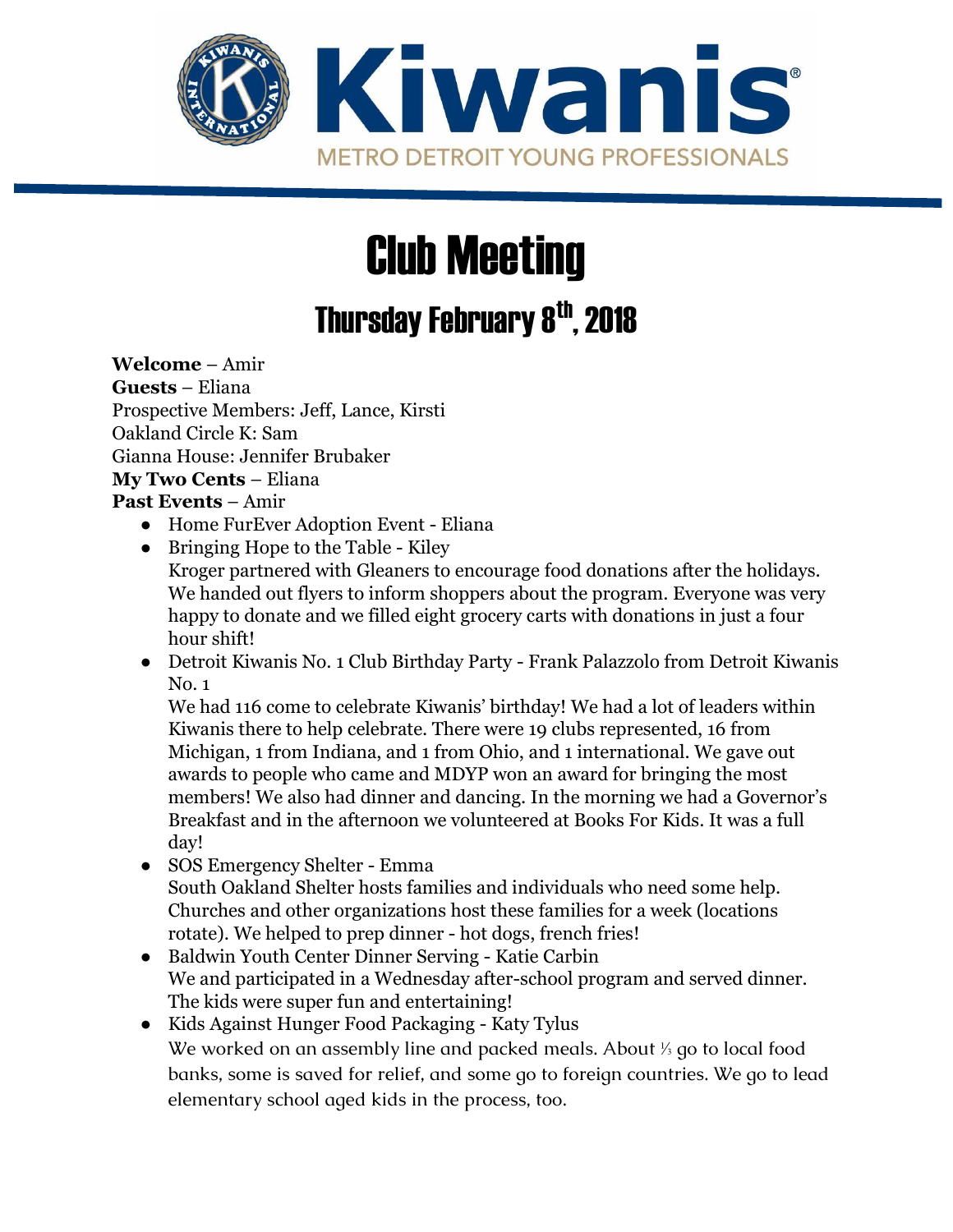#### **Birthdays** – Katy

No birthdays :(

- **Guest Speaker** Jennifer Brubaker, Gianna House in Eastpointe
	- Located at Gratiot and 8 ½ Mile
	- Jennifer is the Executive Director of Gianna House
	- Mission: The goal of Gianna House is to provide a safe residence for pregnant teens and their newborn infants while providing spiritual, educational, and parenting support and resources to all pregnant women.
	- Vision: To change the lives forever of teen moms and their baby by providing them with the opportunities to live in a safe place and loving environment, that provides educational, life skills, and career planning that positively impacts the youth, their child and their community.
	- They are open as a community center and are open to moms of all ages from Wayne, Oakland, and Macomb counties. They also provide materials such as diapers/car seats/etc. to moms.
	- Gianna House hosts about 25 moms a quarter and every quarter they throw a baby shower for the moms.
	- They are currently working on installing an indoor fire suppression system. They will have many opportunities to help decorate after!
	- When moms are ready to leave our organization, we provide after-care services.
	- Different levels of sponsorship are available to help make Gianna House ready to open for their Residence Program.
	- Gianna House will need help painting and making their house feel like a home. There are also opportunities to work outside and in their garden.
	- They were started in 2009 by sister Diane Mason because there was no place in the state of Michigan to house pregnant women under the age of 18. The building was donated by the Archdiocese of Michigan.
	- Gianna House will be able to house seven teenage moms and their babies. In the future they may be able to expand.

# **Board Update** - Amir

● Winter Wars - Kelly

Our club has been divided into the Blue Team and the Gold Team. If you invite someone to a project or get someone to join, those points will go to your team (in addition to volunteering!)

Current Standings:

Gold Team: 48.75 Points

Blue Team: 35.25 Points

New Member Vignesh has been added to the Blue Team!

The losing team will have to bring food to a potluck at B. Nektar on April 26th at 7 PM.

If you attend any of the projects on March 24th or 25th, your counts will count double!

● Service Survey

There is a QR code on the agenda, you should take it! You can even win a gift card if you take it!

● Future Service Signups Please make sure to complete the sign-up form that is on our website so that we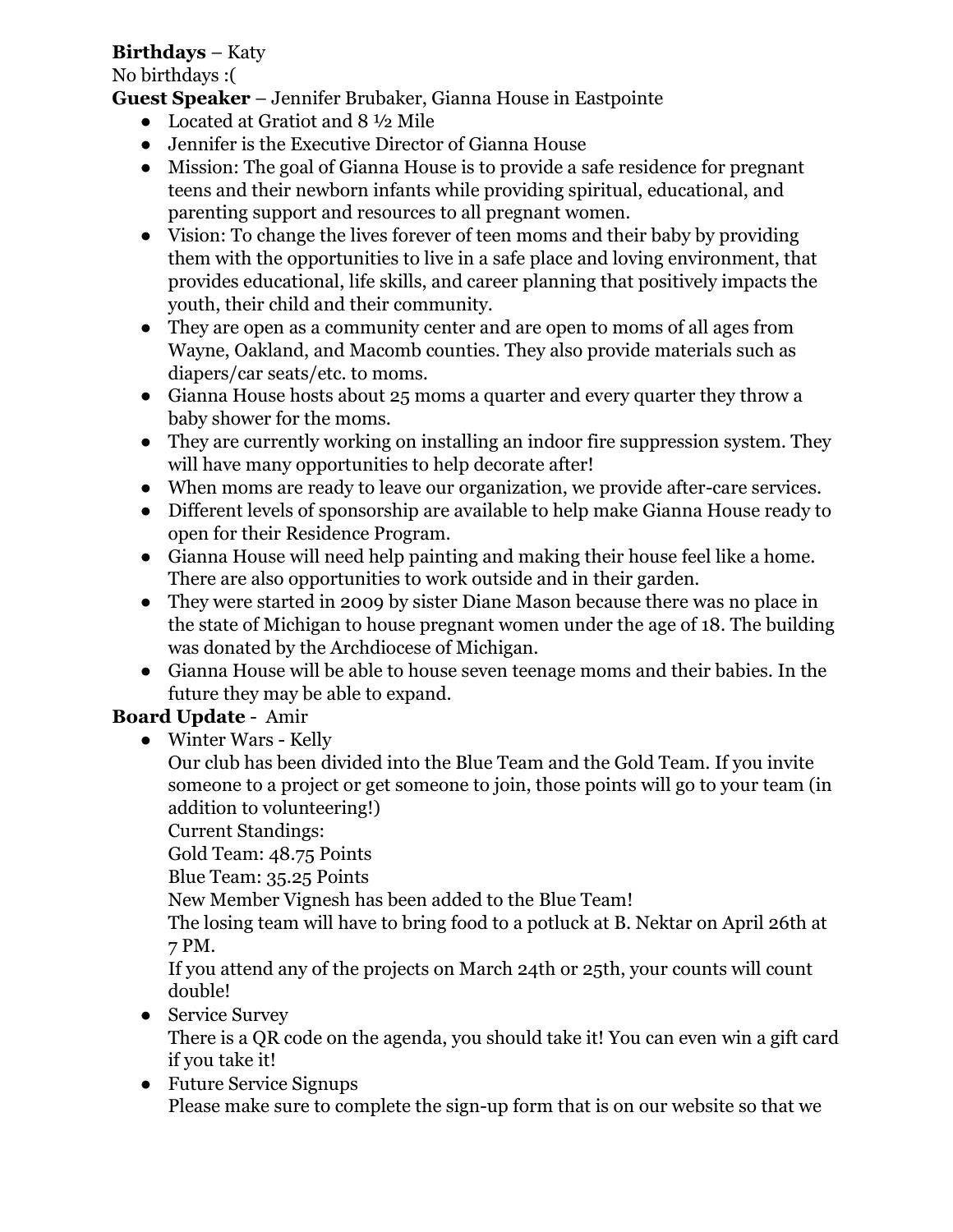can plan for an accurate number of people and let us know if you can no longer make it. We will also be using Sign-Up Genius in the future.

● Club Feedback

We want your feedback! There is now a feedback form on the website under teh Contact Us tab. You can include your name or do so anonymously. If you include your name, we can reach out to your to further understand your feedback.

● Ouarter Zips

The final day to order was January 31st but it is extended to today!

### **District Update** - Kelly

• Spring Divisional

We are hosting Spring Divisional this year! Divisions 1, 3, 6, and 7 will be attending. It is a great chance to get awards that we have done in teh last year. There are a lot of tasks involved in hosting. If you are interested and available to help, please sign up!

It will be on Saturday, April 7th from 1:00-4:30 PM. We will be doing service projects including a roadside project and some onsite projects, as well (Troy Community Center). We need some ideas for these projects!

We will have appetizers available at 2 and the program will begin at 3. The cost to attend is \$25.

It should be a lot of fun and we get to make it that way!

• Division Council Meeting

Kelly hosts these meetings! We are in Division 7 and our next meeting is on Monday, February 12th at 6:30 PM at Rust Bucket in Bloomfield Hills.

- o OU Backpack Drive Many of you donated today! These bags will go to people who are in need of resources. This is a part of Circle K District Convention which is being hosted by Oakland University Circle K.
- Division Wide Service Project

We will be volunteering with all of Division 7! We will be helping Oakland Family Services with building upkeep. This will be Saturday, March 3rd from 10 AM - 2 PM.

● International Convention

This will be in Las Vegas from June 28th-30th.

Early Bird Registration: \$150; Increases April 6 to \$225. You still need to pay for your hotel and flight.

There is a SLP Alumni Night (\$6) and a Gala with Three Dog Night (\$125).

# **Upcoming Projects**

- Michigan Beer Growler Company Club Fundraiser  $-2/9$ Tomorrow night in Beverly Hills at 13 Mile and Southfield.
- Polar Plunge  $2/10$ There are many different activities. Although our club has reached our limit, you can still sign up independently
- Key Club Awards  $2/10$ We will be going to District HQ in Mason to help determine winners for Key Club Awards. Kelly will drive you! There is still room in the carpool.
- Division Council Meeting  $-2/12$